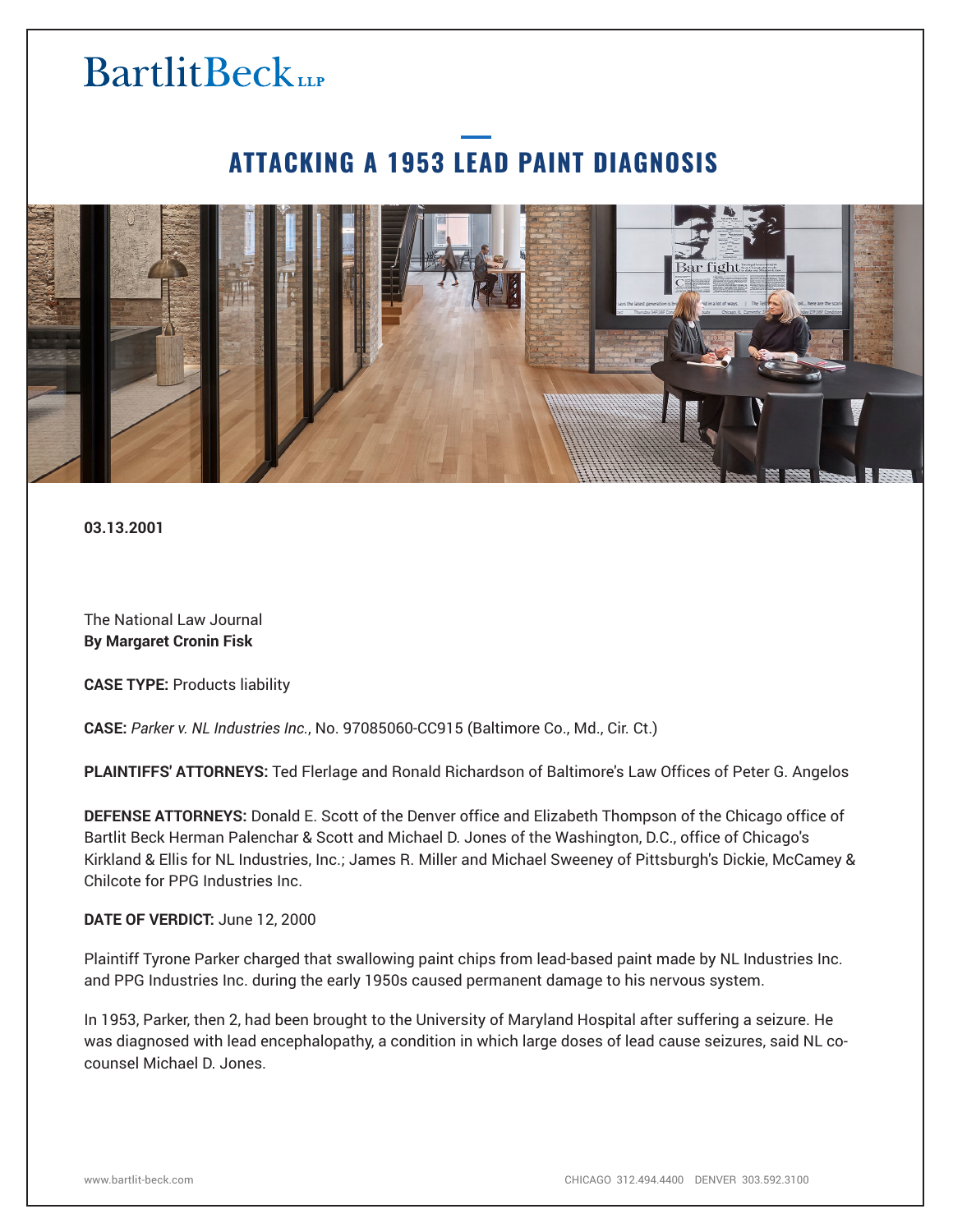## **BartlitBeck**

ATTACKING A 1953 LEAD PAINT DIAGNOSIS

At the time of this diagnosis, the level of lead in his blood was tested at 52 micrograms per deciliter of blood. The Centers for Disease Control current standard for the level of concern is 10 micrograms, noted NL cocounsel Donald E. Scott. Following this initial diagnosis, Parker was treated to reduce those levels, but by 1957 when he was retested, the lead level was still as high as 37 micrograms.

During childhood, said plaintiffs' attorney Ted Flerlage, this "lead poisoning" caused significant problems. "He had a learning disability, behavior problems and attention deficit disorder. He failed the third grade a couple of times." In 1992, Parker had a seizure while driving and ran his car into a tree. The auto accident left Parker with severe epilepsy.

Suits against the former makers of lead paint have been going on since 1987, Scott noted, but they have taken on additional urgency since the 1999 announcement by tobacco plaintiffs' lawyers Peter G. Angelos of Baltimore's Law Offices of Peter G. Angelos and Ronald L. Motley of Ness Motley Loadholt Richardson and Poole that they would be conducting an all-out assault on all companies that made or used lead pigments for paint. Until the recent onrush of litigation, there were more than 50 of these suits, but none had gone to trial, Scott said. They had all been dismissed on statute-of-limitations grounds or on the failure to identify the specific maker of lead-based paint.

The Parker action, however, cleared those hurdles and was set for trial because his older siblings said they remembered the brands of paint their grandfather used and because Parker contended he did not know of the effects of the lead he ingested until after the 1992 auto accident. "The statute does not run until the plaintiff knows or should have known the facts of the claim," said Scott.

At trial, the defense focused on attacking the original lead encephalopathy diagnosis in 1953, the contention of cognitive deficits and the identification of the defendants products. The Bartlit Beck, Kirkland & Ellis team concentrated on the medical case. The attorneys for PPG narrowed the focus of the PPG defense to contesting the siblings' identification of Pittsburgh Paint.

"We disputed the original diagnosis," Scott said. While the 52-microgram reading was high, he said, "it was below the threshold of the level for causing seizures." The plaintiff contended that the level was high enough and that the lead had set off a fever-related seizure. The plaintiffs used Dr. Peter Kaplan, at John Hopkins Bayview, as their expert witness on this theory. In his cross-examination of Kaplan, Jones said he used the witness' publication, "Epilepsy from A to Z," against him. "In the book, he described the causes of febrile seizures." In the cross, he recalled, the witness acknowledged "that nowhere in the book did he mention lead."

As to the cognitive deficits, said Scott, the defense contested the application to Parker of large-scale studies showing the decline in intelligence in children who ingested lead paint.

No matter what a plaintiff's cognitive abilities, Scott said, the plaintiff's attorneys will claim that had it not been for the lead paint the plaintiff would have been smarter. The defense attorney can argue, he added, "that there are no indications in the family's educational level or jobs that this child would have gotten As, but folks don't like you to talk like that. You have to be very careful," he said. Pointing out the circumstances of the family and saying the child was doomed to mediocracy or worse may offend jurors.